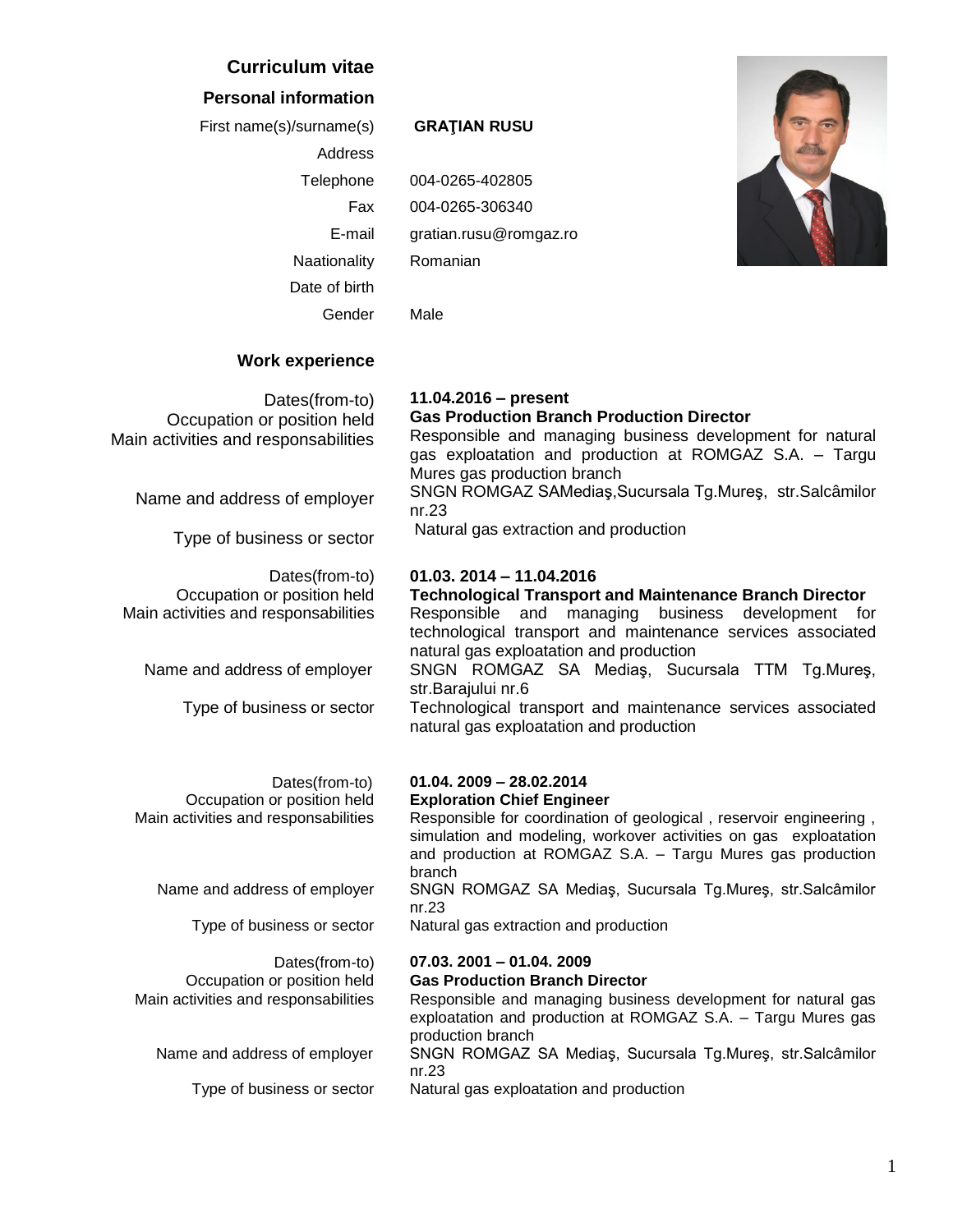| Dates(from-to)<br>Occupation or position held<br>Main activities and responsabilities<br>Name and address of employer<br>Type of business or sector | $01.02.1993 - 07.03.2001$<br>Reservoir engineering departament head<br>Responsible for coordination of reservoir engineering, simulation<br>and modeling on gas exploatation and production at ROMGAZ<br>S.A. - Targu Mures gas production branch<br>SNGN ROMGAZ SA Mediaş, Sucursala Tg.Mureş, str.Salcâmilor<br>nr.23<br>Natural gas exploatation and production                     |
|-----------------------------------------------------------------------------------------------------------------------------------------------------|----------------------------------------------------------------------------------------------------------------------------------------------------------------------------------------------------------------------------------------------------------------------------------------------------------------------------------------------------------------------------------------|
| Dates(from-to)<br>Occupation or position held<br>Main activities and responsabilities<br>Name and address of employer<br>Type of business or sector | $01.10.1988 - 01.09.1991$<br>01.09.1991-01.02.1993<br>Gas fields production area manager<br>Managing all activities related to drilling, production and workover<br>in Sinmartin gas fields area from Targu Mures gas production<br>branch<br>SNGN ROMGAZ SA Mediaş, Sucursala Tg.Mureş, str.Salcâmilor<br>nr.23, Sinmartin gas fields area<br>Natural gas exploatation and production |
| Dates(from-to)                                                                                                                                      | $20.09.1985 - 01.10.1988$                                                                                                                                                                                                                                                                                                                                                              |
| Occupation or position held                                                                                                                         | Gas fields production area deputy manager                                                                                                                                                                                                                                                                                                                                              |
| Main activities and responsabilities                                                                                                                | Managing all activities related to drilling, production and workover<br>in Corunca gas fields area from Targu Mures gas production<br>branch                                                                                                                                                                                                                                           |
| Name and address of employer                                                                                                                        | SNGN ROMGAZ SA Mediaş, Sucursala Tg.Mureş, str.Salcâmilor                                                                                                                                                                                                                                                                                                                              |
|                                                                                                                                                     | nr.23, Corunca gas fields area                                                                                                                                                                                                                                                                                                                                                         |
| Type of business or sector                                                                                                                          | Natural gas exploatation and production                                                                                                                                                                                                                                                                                                                                                |
| Dates(from-to)                                                                                                                                      | 18.09.1984 - 20.09.1985                                                                                                                                                                                                                                                                                                                                                                |
| Occupation or position held                                                                                                                         | <b>Gas production fields engineer</b>                                                                                                                                                                                                                                                                                                                                                  |
| Main activities and responsabilities                                                                                                                | Responsible for production and workover in Corunca gas fields                                                                                                                                                                                                                                                                                                                          |
| Name and address of employer                                                                                                                        | area from Targu Mures gas production branch<br>SNGN ROMGAZ SA Mediaş, Sucursala Tg.Mureş, str.Salcâmilor                                                                                                                                                                                                                                                                               |
|                                                                                                                                                     | nr.23, Corunca gas fields area                                                                                                                                                                                                                                                                                                                                                         |
| Type of business or sector                                                                                                                          | Natural gas exploatation and production                                                                                                                                                                                                                                                                                                                                                |
| <b>Study and Education</b><br>Dates(from-to)                                                                                                        | 2005 - 2011                                                                                                                                                                                                                                                                                                                                                                            |
| Certificate, Diploma                                                                                                                                | Doctor of science(DSc): Natural Gas Drilling, Exploatation and                                                                                                                                                                                                                                                                                                                         |
| Name of educational institution                                                                                                                     | <b>Production</b><br>University of Petroleum and Gas, Ploiesti                                                                                                                                                                                                                                                                                                                         |
| ducational institution level                                                                                                                        | Doctoral school : Mine, Oil, Gas                                                                                                                                                                                                                                                                                                                                                       |
| Dates(from-to)                                                                                                                                      | 2006 - 2007                                                                                                                                                                                                                                                                                                                                                                            |
| Certificate, Diploma                                                                                                                                | Master of science: Natural Gas Drilling, Exploatation and<br><b>Production</b>                                                                                                                                                                                                                                                                                                         |
| Name of educational institution<br>Educational institution level                                                                                    | University "Lucian Blaga" - Sibiu<br>Post university academic school                                                                                                                                                                                                                                                                                                                   |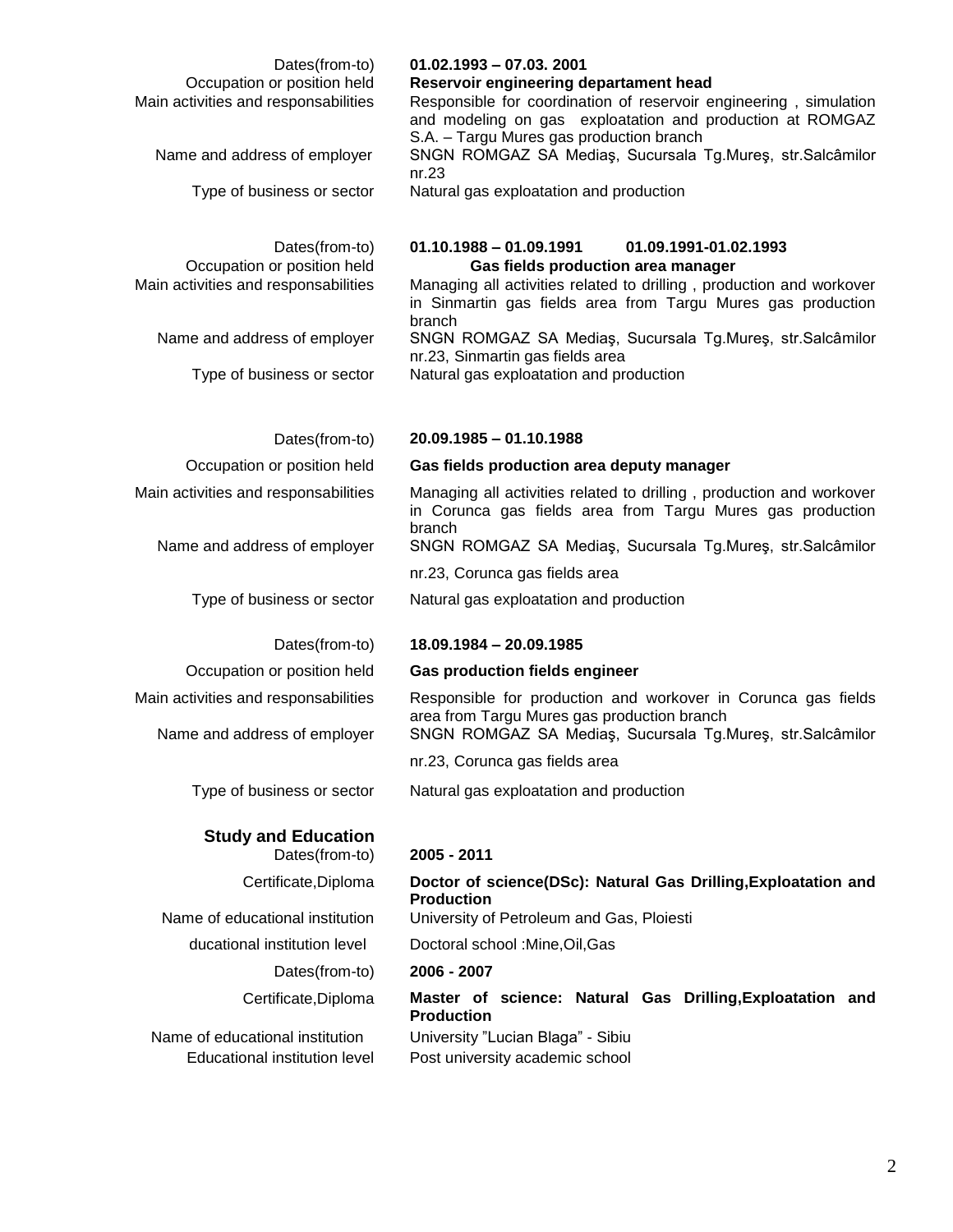| Dates(from-to)                                                                     |                                                                                                                                                                                                                                                                                                                                                                                                                                                                                                                                                                                                                                                                                                                                                                                                                                                                           | 2006                                                                                                                                                                                                               |
|------------------------------------------------------------------------------------|---------------------------------------------------------------------------------------------------------------------------------------------------------------------------------------------------------------------------------------------------------------------------------------------------------------------------------------------------------------------------------------------------------------------------------------------------------------------------------------------------------------------------------------------------------------------------------------------------------------------------------------------------------------------------------------------------------------------------------------------------------------------------------------------------------------------------------------------------------------------------|--------------------------------------------------------------------------------------------------------------------------------------------------------------------------------------------------------------------|
| Certificate, Diploma                                                               |                                                                                                                                                                                                                                                                                                                                                                                                                                                                                                                                                                                                                                                                                                                                                                                                                                                                           | <b>Certificat profesional</b>                                                                                                                                                                                      |
| Name of educational institution<br>Educational institution level<br>Dates(from-to) |                                                                                                                                                                                                                                                                                                                                                                                                                                                                                                                                                                                                                                                                                                                                                                                                                                                                           | Modulul: - Managing people, Managing finance and informations,<br>Managing customers and quality, The management challange<br>The Open University CODECS Romania<br>Post university academic school<br>1979 - 1984 |
| Certificate, Diploma                                                               |                                                                                                                                                                                                                                                                                                                                                                                                                                                                                                                                                                                                                                                                                                                                                                                                                                                                           | Bachelor of science: Oil and Gas Drilling, Exploatation and                                                                                                                                                        |
|                                                                                    |                                                                                                                                                                                                                                                                                                                                                                                                                                                                                                                                                                                                                                                                                                                                                                                                                                                                           | <b>Production</b>                                                                                                                                                                                                  |
| Name of educational institution                                                    |                                                                                                                                                                                                                                                                                                                                                                                                                                                                                                                                                                                                                                                                                                                                                                                                                                                                           | University of Petroleum and Gas, Ploiesti                                                                                                                                                                          |
| Educational institution level                                                      |                                                                                                                                                                                                                                                                                                                                                                                                                                                                                                                                                                                                                                                                                                                                                                                                                                                                           | University school                                                                                                                                                                                                  |
| Dates(from-to)                                                                     |                                                                                                                                                                                                                                                                                                                                                                                                                                                                                                                                                                                                                                                                                                                                                                                                                                                                           | 1974 - 1978                                                                                                                                                                                                        |
| Certificate, Diploma                                                               |                                                                                                                                                                                                                                                                                                                                                                                                                                                                                                                                                                                                                                                                                                                                                                                                                                                                           | High school diploma computer-math                                                                                                                                                                                  |
| Name of educational institution                                                    |                                                                                                                                                                                                                                                                                                                                                                                                                                                                                                                                                                                                                                                                                                                                                                                                                                                                           | High school "Grigore Moisil" - Braşov                                                                                                                                                                              |
| Educational institution level                                                      |                                                                                                                                                                                                                                                                                                                                                                                                                                                                                                                                                                                                                                                                                                                                                                                                                                                                           | High school                                                                                                                                                                                                        |
| <b>Skills</b><br>Native language<br>Other languages                                | Romanian                                                                                                                                                                                                                                                                                                                                                                                                                                                                                                                                                                                                                                                                                                                                                                                                                                                                  | <b>English (Fluent, Advanced Reading and Writing)</b>                                                                                                                                                              |
| Organizational skills, Abilities                                                   | Experienced and self-motiveted manager bringing forth valuable natural gas<br>exploatation and production industry experience and passion for<br>management. Results oriented with a proven track record of working<br>collaboratively with team members to achive goals,, managing all<br>operations.                                                                                                                                                                                                                                                                                                                                                                                                                                                                                                                                                                    |                                                                                                                                                                                                                    |
| <b>Technical skills and certificates</b>                                           | Autorizat <b>ANRE:</b><br>- gradul I D legitimația nr.311130355 valabilă 19.12.2016 prelungit in 2016<br><b>PGIU, EGIU, EGD</b><br>- gradul I T legitimația nr.111130053 valabilă 19.12.2016 prelungit in 2016<br><b>PGT,EGT</b><br>Expert ANRM atestat 1363/14.11.2013 nelimitat pentru<br>- operațiuni petroliere privind supervizarea activităților cu grad ridicat de risc<br>în domeniul petrolier<br>- elaborarea documentațiilor geologo și tehnico – economice pentru resurse<br>minerale - petrol                                                                                                                                                                                                                                                                                                                                                                |                                                                                                                                                                                                                    |
| Courses, trainings                                                                 | 1986 Program de perfecționare EPA -1<br>Centrul de perfectionare a Personalului Mine-Petrol-Geologie<br>1987 Program de perfecționare: "Perfecționarea cadrelor și responsabililor<br>în supervizarea sarcinilor de serviciu" PCS<br>C.G.M. Medias-Sectia de perfectionarea personalului<br>1989 Curs de perfecționare: "Organizarea și conducerea brigăzilor"<br>1996 Program de perfecționare: "Sistem integrat de prelucrare și<br>interpretare a datelor geologice și geofizice și de producție pentru<br>modelarea și simularea zăcămintelor-WINGS" SZ2 Petrom R.A.Bucuresti<br>1999 Program de perfecționare: "Applied reservoir simulation "<br>Romgaz R.A. Medias<br>1998 Curs: "Achiziția de date și operarea cu manometre de fund<br>METROLOG în concordanță cu standardele firmei"<br>1998 Curs de perfectionare: "Interactive Pre and Post processing course" |                                                                                                                                                                                                                    |